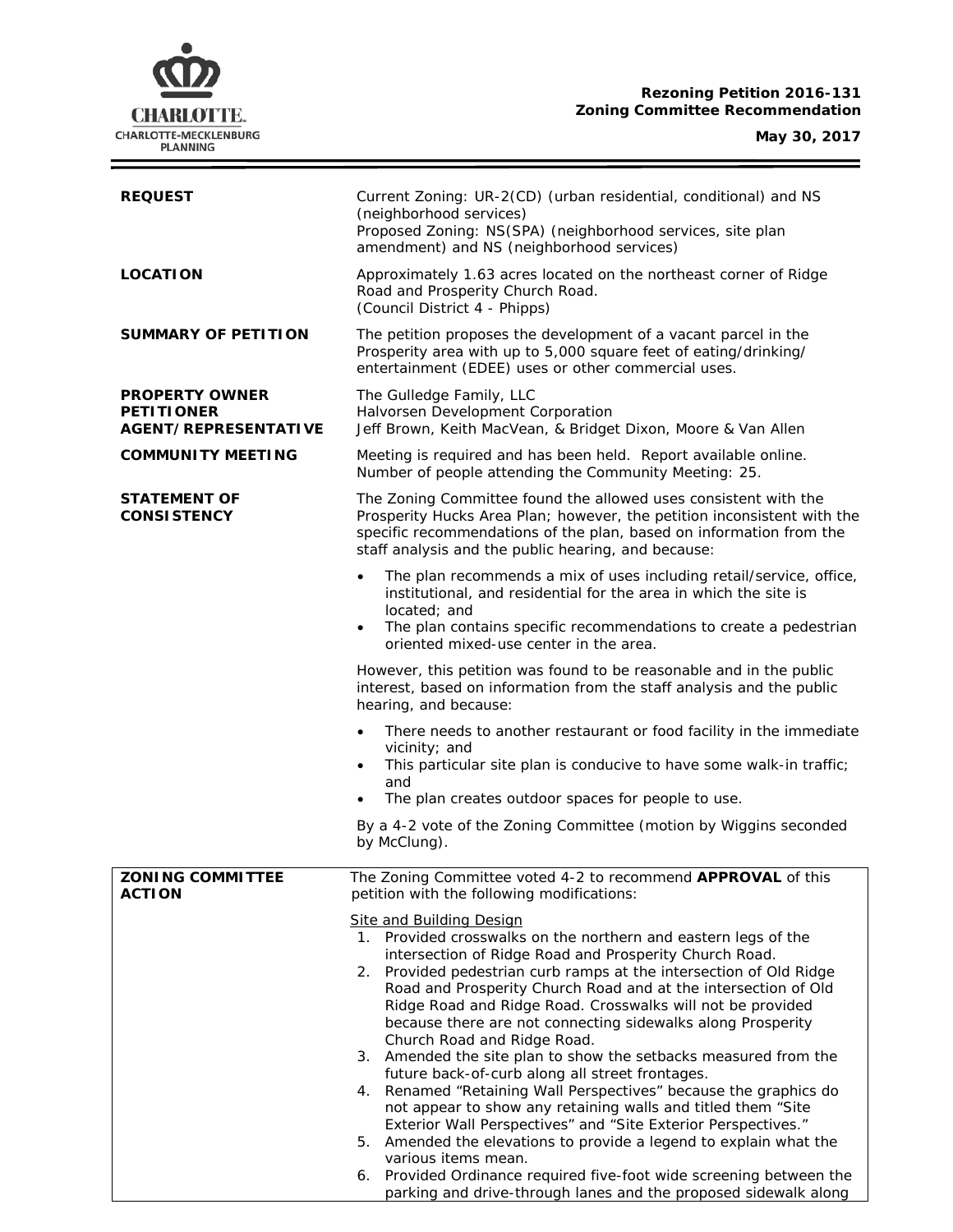| Old Ridge Road.                                                          |
|--------------------------------------------------------------------------|
| 7. Removed the Executive Summary on the "Perspective Views" and          |
| annotated the perspectives with the architectural commitments            |
| made in notes 4B, C, and F.                                              |
| Transportation                                                           |
| 8. Revised the site plan to show and label the proposed back of curb     |
| at 23.5 feet with on-street parking from the existing centerline of      |
| Prosperity Church Road.                                                  |
| 9. Revised the site plan to add a note specifying dedication and fee     |
| simple conveyance of all rights-of-way to the City before the site's     |
|                                                                          |
| first building certificate of occupancy is issued. CDOT prefers right-   |
| of-way dedication from street's centerline to two feet behind back       |
| of sidewalk. Alternatively, CDOT will accept right-of-way at back-       |
| of-walk or sidewalk utility easement two feet behind back-of-walk.       |
| Revised Note 3J accordingly.                                             |
| 10. Clarified the meaning of "negatively impacted" in transportation     |
| note 3C related to the cooperation in the event of abandonment of        |
| Old Ridge Road by adding that the intent is to provide the               |
| petitioner with the opportunity to evaluate any proposed                 |
| abandonment to assure that abandonment does not create a                 |
| situation or road configuration that creates a hardship on the           |
| operation of the property or eliminate a driveway connection.            |
| 11. Widened the proposed driveway to Old Ridge Road from 28 feet to      |
| 30 feet to accommodate separate left and right out turning               |
| movements.                                                               |
| 12. Staff rescinded the request to remove the driveway on Prosperity     |
| Church Road because the petitioner revised the site plan to modify       |
| the site's proposed driveway on Prosperity Church Road to a              |
| channelized right-in only driveway and removed the raised median         |
| that created a "kink" in the northbound alignment.                       |
| 13. Revised the site plan to show and label the proposed back of curb    |
| at 18.5 feet in the areas without on-street parking from the             |
| existing centerline of Prosperity Church Road.                           |
| 14. Deleted last portion in parenthesis of note 3G related to pedestrian |
| crossing signals because the condition is not acceptable to CDOT         |
| and will be determined during permitting.                                |
| 15. Added a note to the site plan that "The petitioner will provide a    |
| 10-foot wide, 50-foot northbound Prosperity Church Road left turn        |
| storage lane with appropriate bay taper."                                |
| 16. Revised note 3D to remove right-out language.                        |
| 17. Added note to identify that site will accommodate proper through     |
| lane alignment (to be determined during permitting) along Ridge          |
| and Prosperity Church frontages widening.                                |
| REQUESTED TECHNICAL REVISIONS                                            |
| <b>Site and Building Design</b>                                          |
| 18. Amended note 4D related to the service side of the building to       |
| change "may not" to "shall not."                                         |
| 19. Added a sentence to note 4E related to the open space areas to       |
| clarify that the pocket park/plaza areas will be on private property,    |
| publically accessible and maintained by the property owner or            |
| $t$ enant $(s)$ .                                                        |
| 20. Specified that low screen walls will be no less than 3.5 feet.       |
| 21. Broke note 6B into two notes: one related to compliance with the     |
| Tree Ordinance and the other stating the site will comply with the       |
| Post Construction Controls Ordinance.                                    |
| <b>Land Use</b>                                                          |
| 22. Removed Professional business from the proposed uses under           |
| development data on RZ-1 and 2 and the permitted uses note 2A            |
| as it is not a use listed in the Zoning Ordinance.                       |
|                                                                          |

| VOTE | Motion/Second: | Wiggins / McClung                 |
|------|----------------|-----------------------------------|
|      | Yeas:          | Majeed, McClung, Watkins, Wiggins |
|      | Nays:          | Fryday, Spencer                   |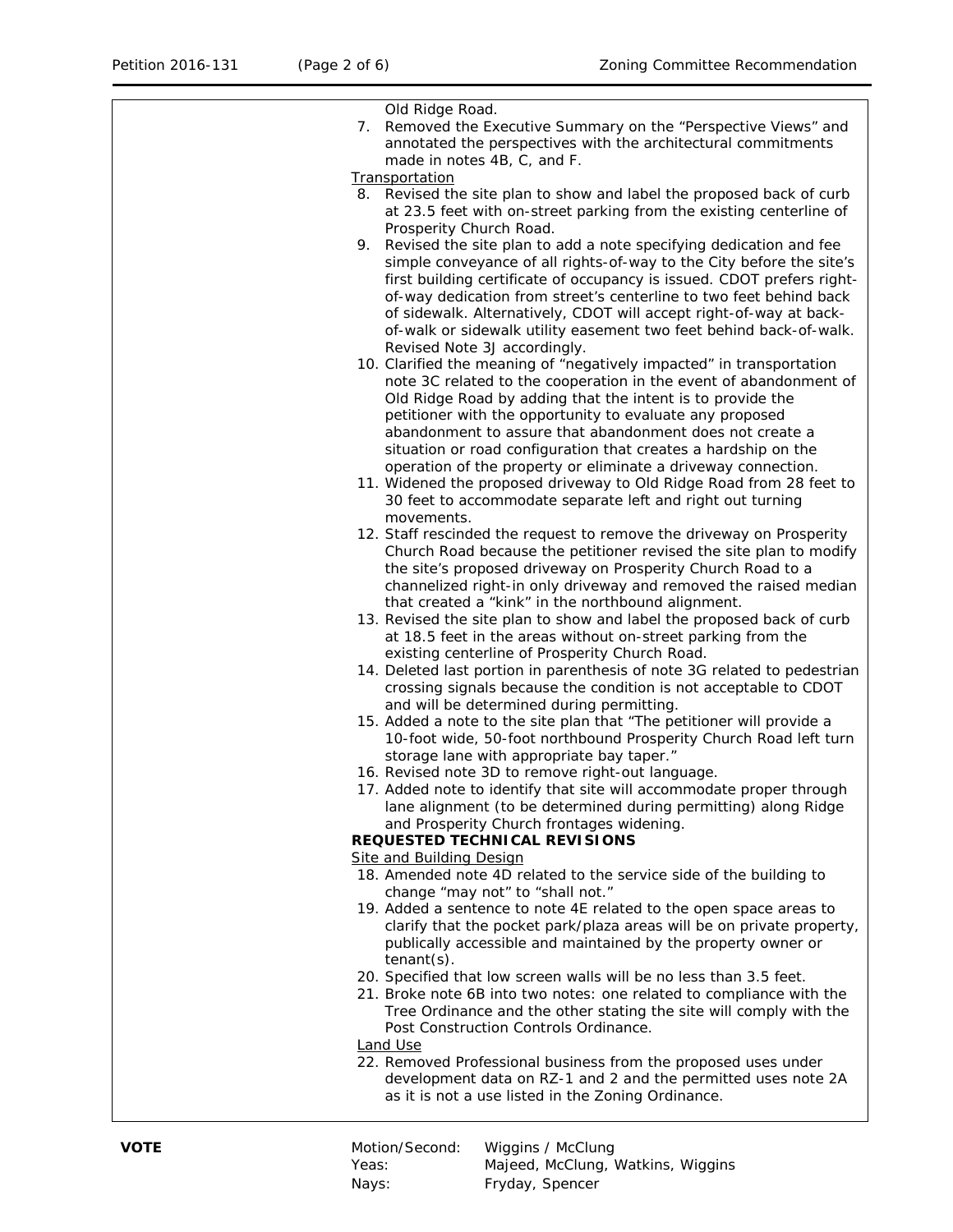|                                              | Absent:<br>None<br>Recused:<br>Lathrop                                                                                                                                                                                                                                                                                                                                                                                                                                                                                                                                                                                                                                                                                                                                                                                                                                                                                    |
|----------------------------------------------|---------------------------------------------------------------------------------------------------------------------------------------------------------------------------------------------------------------------------------------------------------------------------------------------------------------------------------------------------------------------------------------------------------------------------------------------------------------------------------------------------------------------------------------------------------------------------------------------------------------------------------------------------------------------------------------------------------------------------------------------------------------------------------------------------------------------------------------------------------------------------------------------------------------------------|
| <b>ZONING COMMITTEE</b><br><b>DISCUSSION</b> | Staff provided a summary of the petition and noted the changes made<br>to the petition since the public hearing. Planning staff explained that<br>the petitioner had addressed most of the remaining issues listed in the<br>Zoning Committee agenda. There were two outstanding issues related<br>to the use and building frontage that remained unresolved and the<br>petitioner had provided a response saying they would not be able to<br>resolve them.                                                                                                                                                                                                                                                                                                                                                                                                                                                              |
|                                              | One transportation issue related to the removal of the driveway on<br>Prosperity Church Road remained based on the petitioner's responses.<br>However, during the meeting CDOT staff explained that petitioner had<br>modified the driveway to a right-in only drive and removed the "kink"<br>in the road and these changes resolved the issue.                                                                                                                                                                                                                                                                                                                                                                                                                                                                                                                                                                          |
|                                              | Planning staff stated that use was consistent with the adopted land use<br>plan but the petition did not meet the plans recommendations for<br>creating a pedestrian oriented mixed-use center.                                                                                                                                                                                                                                                                                                                                                                                                                                                                                                                                                                                                                                                                                                                           |
|                                              | A commissioner commented that the petitioner has positioned the<br>building at the corner to accommodate walkability. Additionally, the<br>store front and parking are separate from the drive through also<br>lending to walkability. The petitioner is also providing outside open<br>space that can be used as community gathering space. Lastly, the<br>property across Old Ridge Road is vacant and when it is developed and<br>could add to the community gathering space.                                                                                                                                                                                                                                                                                                                                                                                                                                          |
|                                              | A commissioner asked CDOT what the plans were for future street<br>development. CDOT responded that the City and private development<br>have already made a lot of improvements in the area including Benfield<br>Road and Ridge Road. The petitioner is providing improvements to<br>align Ridge Road at Prosperity Church Road intersection and the<br>petitioner has agreed to work with CDOT and the neighboring property<br>in the event of the planned abandonment of Old Ridge Road. A<br>commissioner noted that there was not a lot of walking in the area and<br>asked if Old Ridge Road would be widened. CDOT explained that it<br>would not be widened and reiterated that the long term plan was to<br>abandon Old Ridge Road. CDOT also stated the petitioner is providing<br>left turn lanes on Prosperity Church Road at Old Ridge Road in addition<br>to a number of other transportation improvements. |
|                                              | A commissioner noted that the area needs other eating establishments.<br>The commissioner noted that the double drive through lanes is a good<br>solution to handle the traffic and that in their research they found<br>customers would park and come in and stay at the restaurant.                                                                                                                                                                                                                                                                                                                                                                                                                                                                                                                                                                                                                                     |
|                                              | One commissioner stated they felt the proposal did not support the<br>walkability for the area and another commissioner agreed. That the<br>City has to support plans that promote walkability if we expect land use<br>plans to succeed in creating the pedestrian oriented area. The<br>commissioner asked how often the City makes exceptions to enforce<br>commitment to walkability. Planning staff stated that it can depends on<br>the context but in areas that are focused for planned walkability such<br>as in transit stations staff has stood plan the plan's recommendations.                                                                                                                                                                                                                                                                                                                               |
|                                              | There was no further discussion.                                                                                                                                                                                                                                                                                                                                                                                                                                                                                                                                                                                                                                                                                                                                                                                                                                                                                          |
| <b>MINORITY OPINION</b>                      | We find this petition to not be reasonable and in the public interest<br>based on the information from the staff analysis and the public hearing,<br>and because:                                                                                                                                                                                                                                                                                                                                                                                                                                                                                                                                                                                                                                                                                                                                                         |
|                                              | The area is the product of intentional planning and public investment<br>over the last 20 years including:                                                                                                                                                                                                                                                                                                                                                                                                                                                                                                                                                                                                                                                                                                                                                                                                                |

- Area planning with the Prosperity Church Road Village Plan (1999) followed by the Prosperity Hucks Area Plan (2015); and
- New interchanges designed to improve connectivity and to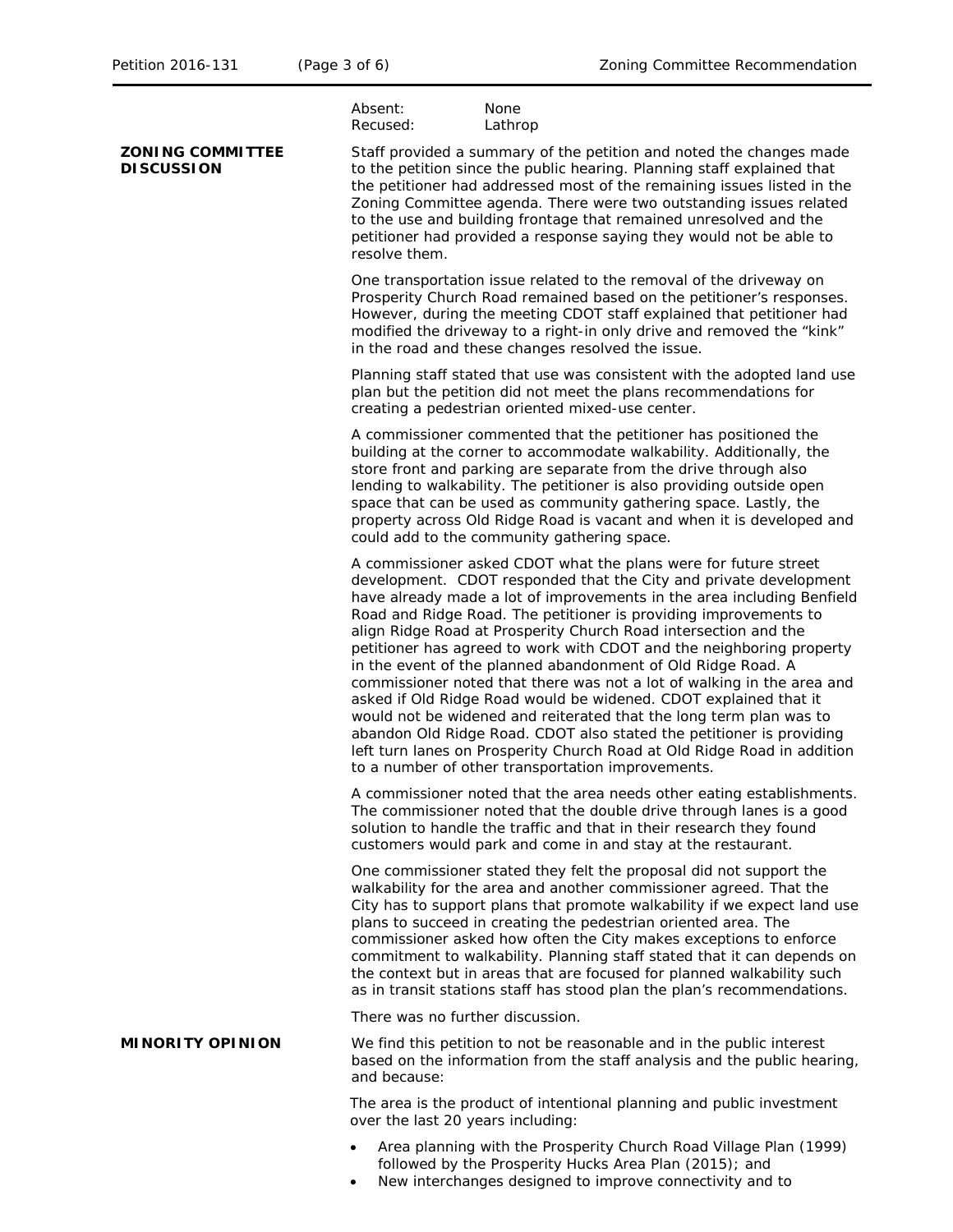|                      | encourage the creation of a pedestrian oriented town center; and<br>New city streets designed to create an interconnected and walkable<br>$\bullet$<br>block pattern; and<br>New community investment through the Comprehensive<br>$\bullet$<br>Neighborhood Improvement Project (CNIP); and |
|----------------------|----------------------------------------------------------------------------------------------------------------------------------------------------------------------------------------------------------------------------------------------------------------------------------------------|
|                      | The proposed development is inconsistent with the creation of a<br>compact, pedestrian-oriented mixed use center because of the:                                                                                                                                                             |
|                      | Scale of the drive-through and parking area and driveway access<br>$\bullet$<br>on Prosperity Church Road.                                                                                                                                                                                   |
| <b>STAFF OPINION</b> | Staff disagrees with the recommendation of the majority of the Zoning<br>Committee.                                                                                                                                                                                                          |

# **FINAL STAFF ANALYSIS**

#### **(Pre-Hearing Analysis online at [www.rezoning.org\)](http://www.rezoning.org/)**

#### **PLANNING STAFF REVIEW**

## • **Proposed Request Details**

- The site plan accompanying this petition contains the following provisions:
- Allows one building, up to 5,000 square feet to be developed on the site.
- Allows the following uses: retail, eating/drinking/entertainment establishments, personal service, general office and medical office. Prohibits automotive service stations with or without a convenience store.
- Only one use with an accessory drive-through window will be allowed on the site and designed so that maneuvering and access will not occur between the building and Ridge Road or Prosperity Church Road.
- Provides access to the site via a right-in drive on Prosperity Church Road and full movement drive on Old Ridge Road. Access to Ridge Road is not allowed.
- Commits that petitioner will cooperate with the City and/or the property owner of the adjoining property to the northeast to re-align/reconfigure the proposed driveway to Old Ridge Road should the alignment be changed. Commits to cooperating in the abandonment and closure of the existing alignment of Old Ridge Road to facilitate redevelopment of the adjoining property provided the petitioner can maintain access to the site from a street that replaces Old Ridge Road and the use is not negatively impacted. Agrees to consider, in the event of abandonment, the portion of Old Ridge Road that would become part of the site to be conveyed and become part of the adjoining property.
- Commits to the construction of a southbound and northbound left turn lanes on Prosperity Church Road at Old Ridge Road, the milling and restriping of Ridge Road and Prosperity Church Road, and the provision of a CATS waiting pad along Prosperity Church Road.
- Provides crosswalks on the northern and eastern legs of the intersection of Ridge Road and Prosperity Church Road and provides pedestrian curb ramps at the intersection of Old Ridge Road and Prosperity Church Road and at the intersection of Old Ridge Road and Ridge Road.
- Specifies building materials and provides building elevations. States that the building will be located at the corner of the intersection of Ridge Road and Prosperity Church Road. Building walls along Ridge Road and Prosperity Church Road will be designed to have store fronts with clear glass facing each street and the building will be designed to have the appearance of a two-story building.
- Commits to providing open and operable building entrances that orient and connect to the sidewalk system along Prosperity Church Road and Ridge Road. If there is more than one tenant then each establishment will have an entrance abutting the street with an operable door, open during business hours.
- Stipulates that the service side of the building will not be oriented to Ridge Road or Prosperity Church Road.
- Commits to provide three improved open space areas: one located between the building and Ridge Road to be used for outdoor dining; another at the intersection of Prosperity Church Road and Old Ridge Road; and the third at the intersection of Ridge Road and Old Ridge Road.
- Screens the proposed parking and drive-through service area with a decorative low wall along Prosperity Church Road and Ridge Road and provides Ordinance required screening along Old Ridge Road.

## • **Public Plans and Policies**

• The *Prosperity Hucks Area Plan* (2015) recommends a mixture of land uses including retail/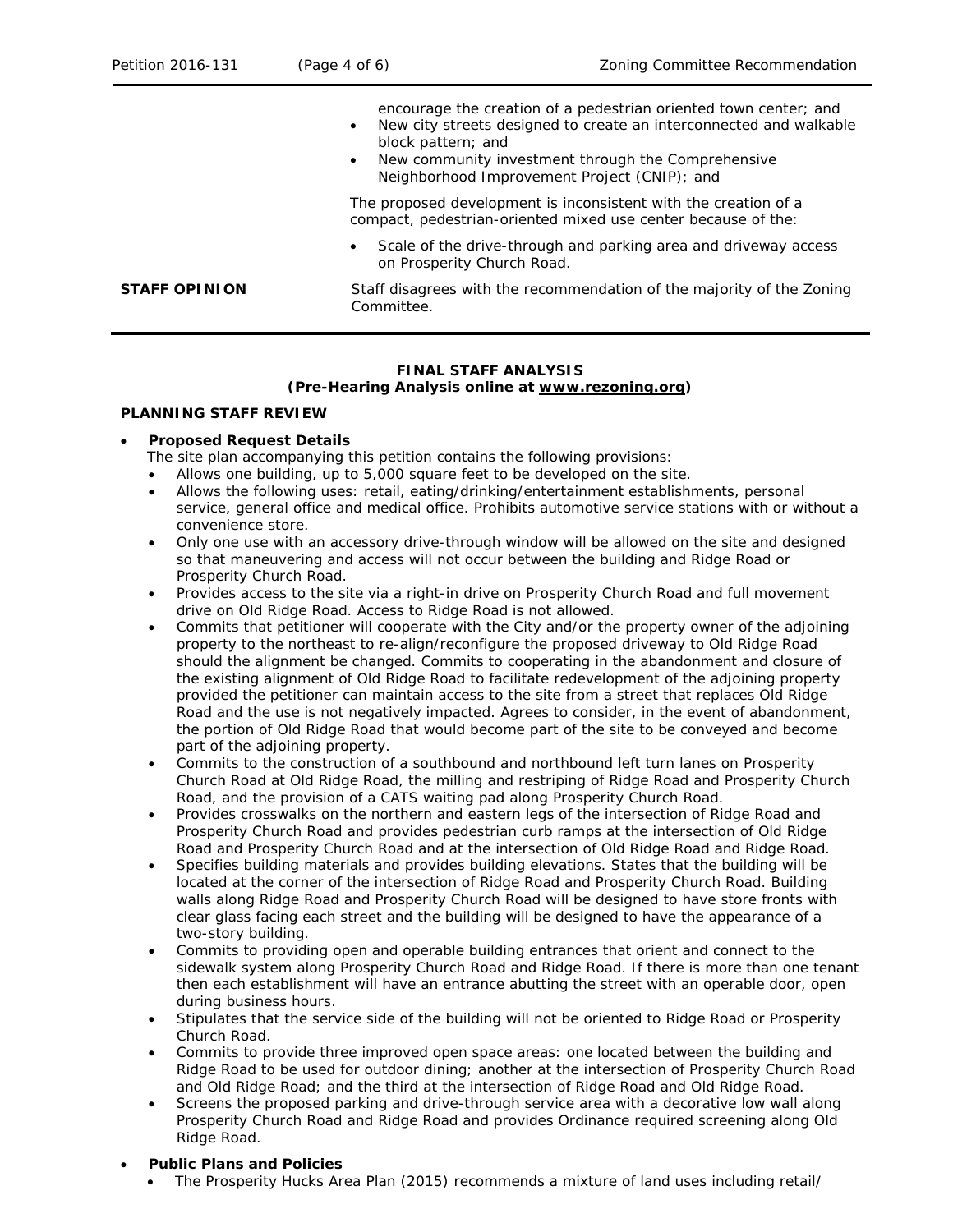service, office, institutional, and residential. The intent is to create highly integrated and walkable places with a mix of uses and a focus on retail, restaurants, and community gathering space. Commercial uses are intended to provide for vital street-oriented activity within the area. Drive-through facilities are noted as not appropriate beyond approvals already in place.

- Community Design elements of the area plan recommend that development should be compact, pedestrian-oriented, and well-connected internally and to surrounding development; and that new buildings should be oriented toward streets with the majority of parking located to the side or rear of buildings.
- The Mobility section of the plan calls for the abandonment and removal of Old Ridge Road, with a new replacement street network in a grid-like form. The plan also recommends completion of improvements to Prosperity Church Road and Ridge Road and provision for additional mid-block pedestrian crossings along Ridge Road where appropriate.
- The Open Space section of the plan calls for the incorporation of plazas, gazebos, courtyards, fountains and play areas into new development. The design should maximize common or shared access and encourage outdoor dining, socializing and gatherings and connect open space areas to existing and planned greenways and open spaces to create an area-wide network.

#### • **TRANSPORTATION CONSIDERATIONS**

- The site is located at the signalized intersection of a minor and a major thoroughfare. While the proposed parcel does not conform to the street network as envisioned by the area plan and existing conditional plan, the current site plan commits to conforming to the future condition as further development occurs on the adjacent site. The current site plan also commits to the envisioned cross sections for Ridge Road and Prosperity Church Road. Although the petitioner is proposing a driveway along the Prosperity Church Road frontage the petitioner has designed the driveway to be right-in only, reducing its impact on the pedestrian and bicycle environment along the thoroughfare and congestion for the nearby signalized intersection.
- No issues.
- **Vehicle Trip Generation:**
	- Current Zoning:
		- Existing Use: 0 trips per day (based on vacant land).
		- Entitlement: 2130 trips per day (based on a 14,820-square foot drug store and 4,500 square foot bank, each with accessory drive-through windows. Note: These entitlements are only possible if Old Ridge Road is abandoned).
	- Proposed Zoning: 2480 trips per day (based on 5,000-square foot EDEE with drive-through. Note: These entitlements are possible if Old Ridge Road is abandoned or if it remains).

**DEPARTMENT COMMENTS** (see full department reports online)

- **Charlotte Area Transit System:** No issues.
- **Charlotte Department of Neighborhood & Business Services:** No issues.
- **Charlotte Fire Department:** No issues.
- **Charlotte-Mecklenburg Schools:** Non-residential petitions do not impact the number of students attending local schools.
- **Charlotte Water:** Charlotte Water has water system availability for the rezoning boundary via an existing eight-inch water distribution main located at the intersection of Ridge Road and Prosperity Church Road. Charlotte Water has sewer system availability for the rezoning boundary via an existing eight-inch gravity sewer main located along Ridge Road.
- **Engineering and Property Management:**
	- **Arborist:** No issues.
	- **Erosion Control:** No issues.
	- **Land Development:** No issues.
	- **Storm Water Services:** No issues.
	- **Urban Forestry:** No issues.
- **Mecklenburg County Land Use and Environmental Services Agency:** No comments received.
- **Mecklenburg County Parks and Recreation Department:** No issues.

#### **OUTSTANDING ISSUES**

Land Use

1. Amend the site plan to prohibit eating/drinking/entertainment establishments with accessory